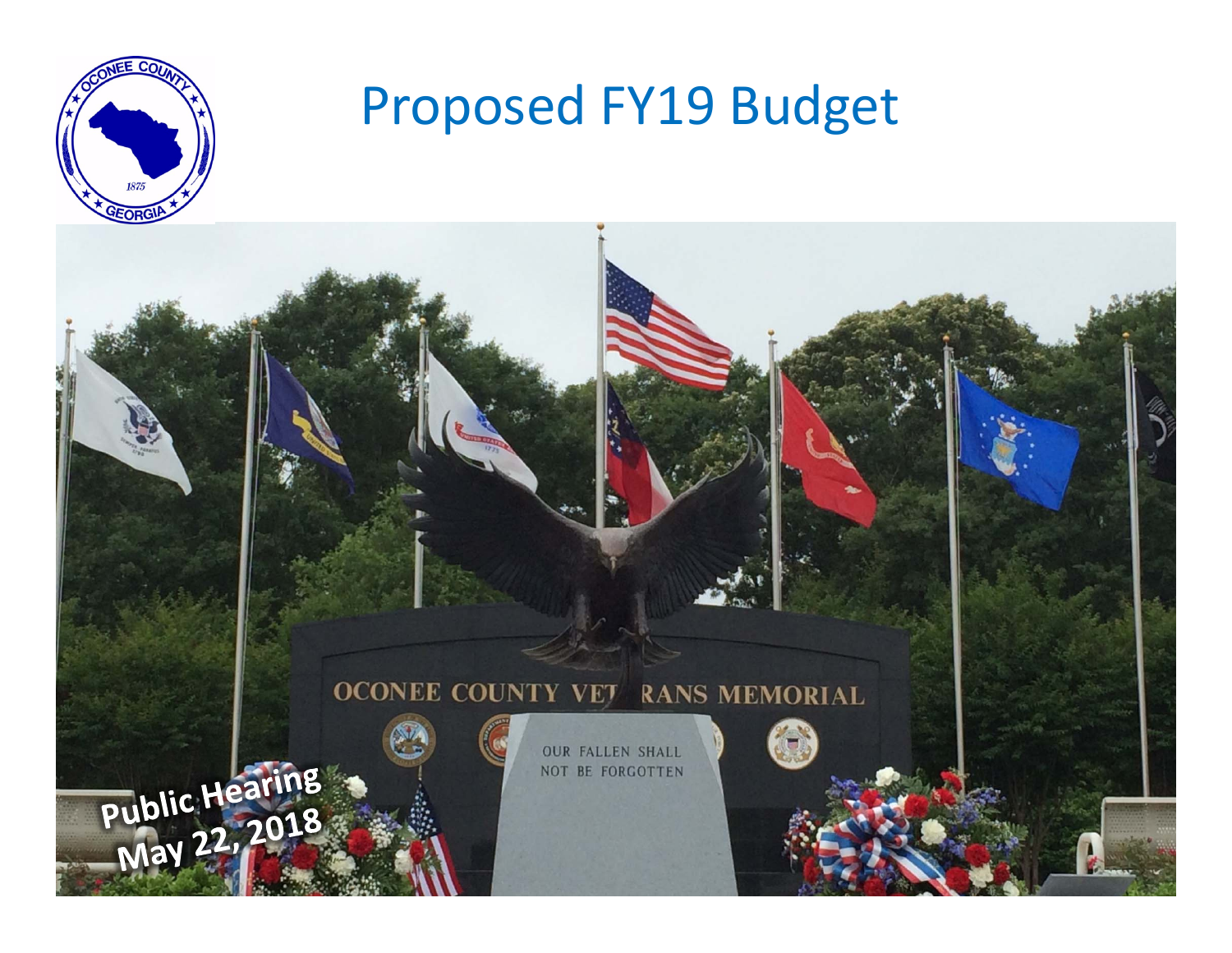# Balancing the Budget

### Balanced Budget Achieved Several Goals:

- – $-$  No Millage Rate Increase
- –General Fund Budget: Proposed \$29.04M
- –Fund Balance Usage: \$0
- Additional Personnel
- –Pay/Benefits
- –**– Rising Healthcare Costs**
- –Capital Budget: \$680,070
- – Maintains the Financial Strength (Fund Balance) and Stability (Millage Rate) of Oconee County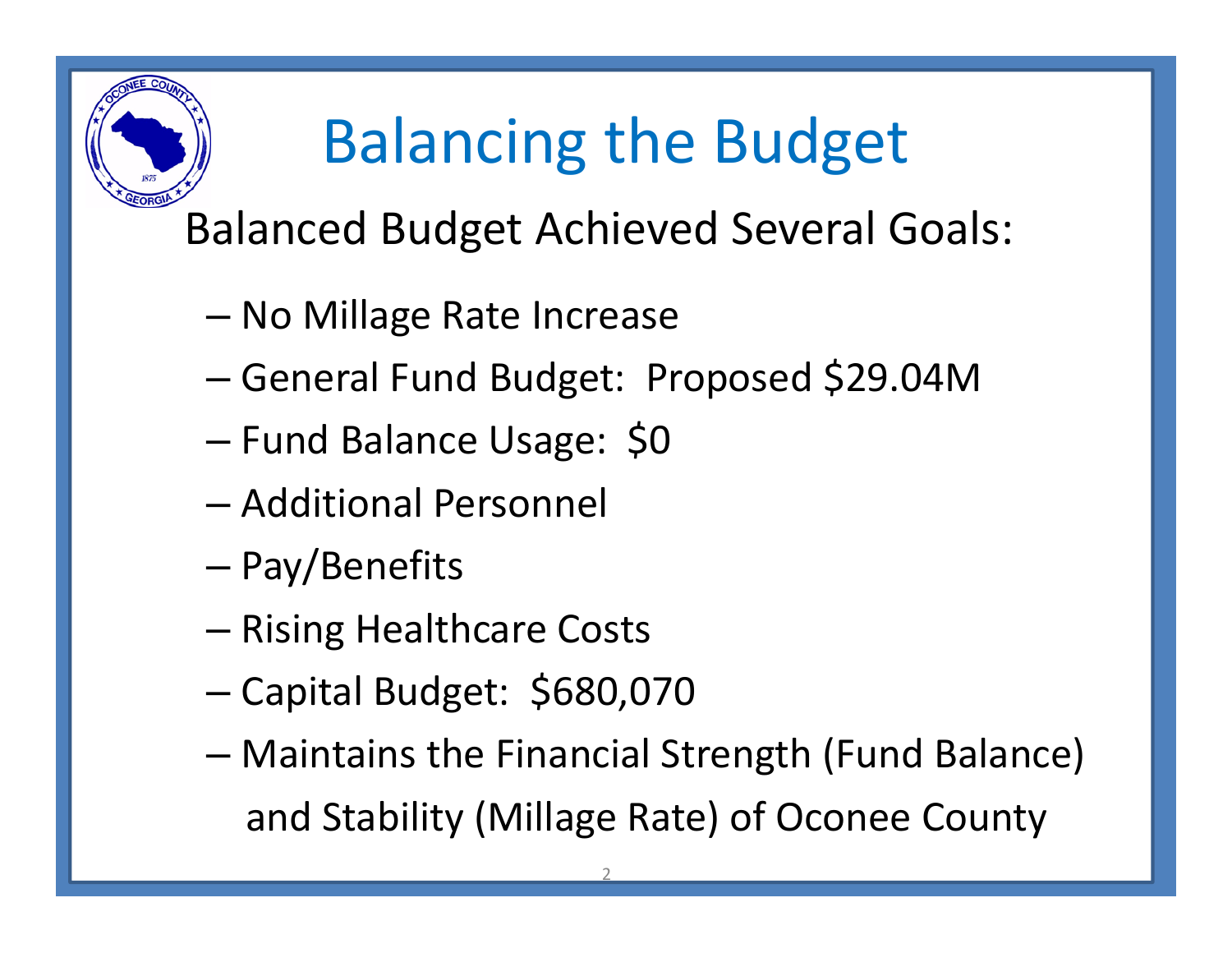### Expenditures – Emphasis Remains on Core

**Emergency Mgmt.** 

Judicial System



### Public Safety

- Law Enforcement Fire Rescue
- Jail
- E911

#### Public Works

**Transportation Plan** 

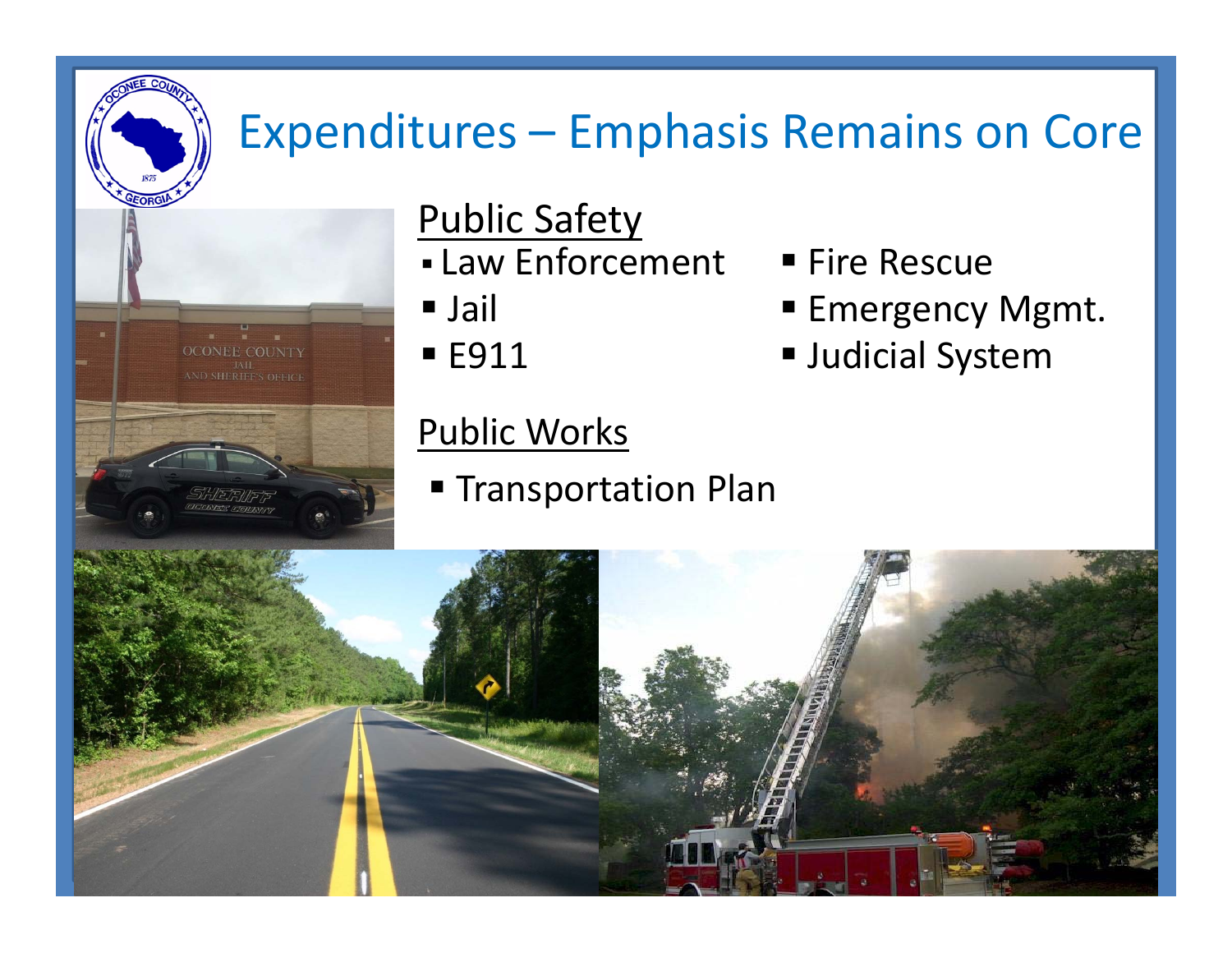

### Personnel Services Recommendations

- •Pay
- •• Benefits
- •Rising Health Care Costs

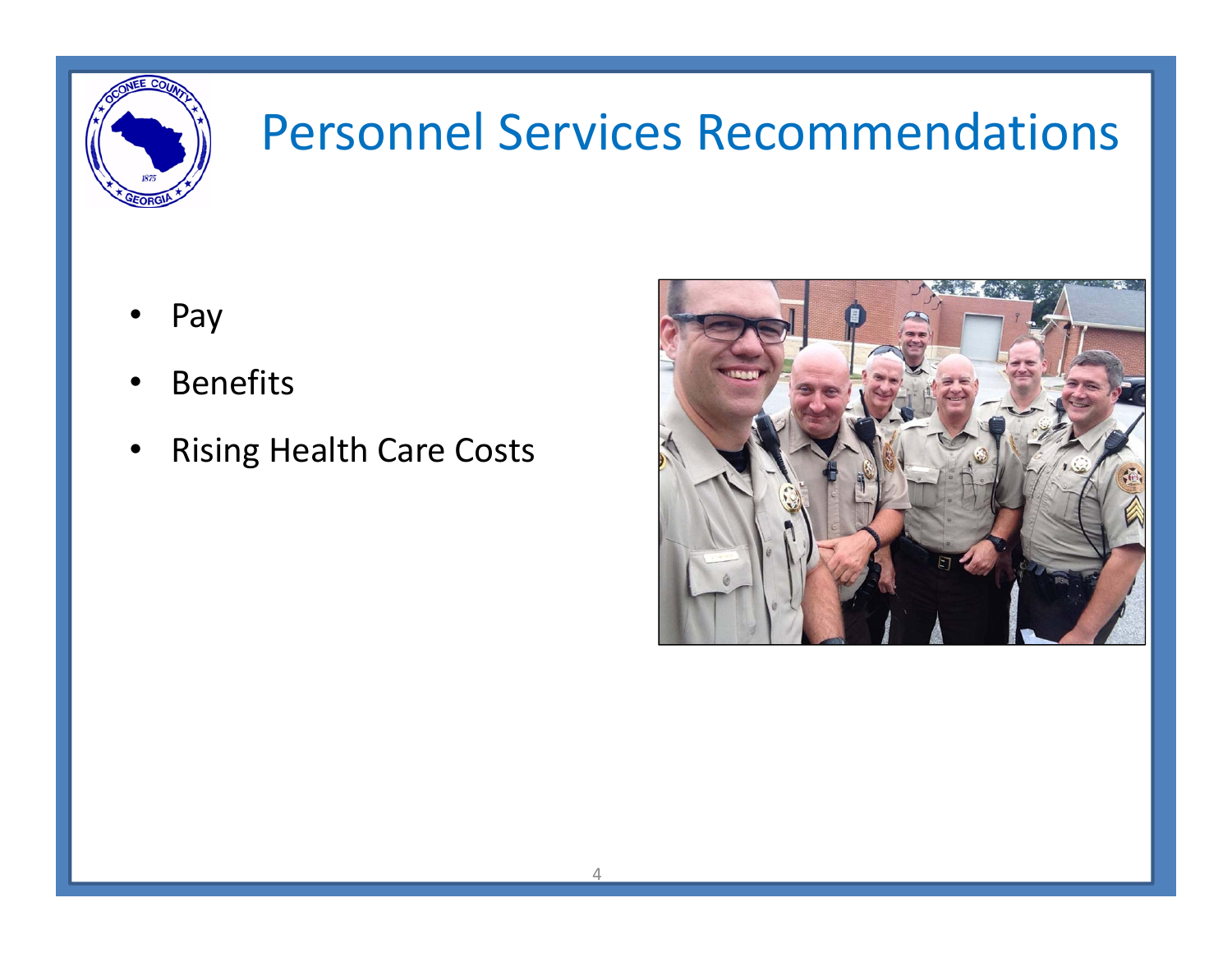# Personnel Services Recommendations

- FY18 vs FY19 FT employees: 265 to 261
- Additional Staff:
	- (1) FT Communications Manager
	- –(1) FT Litter Work Detail
	- –(3) PT Park Assistants

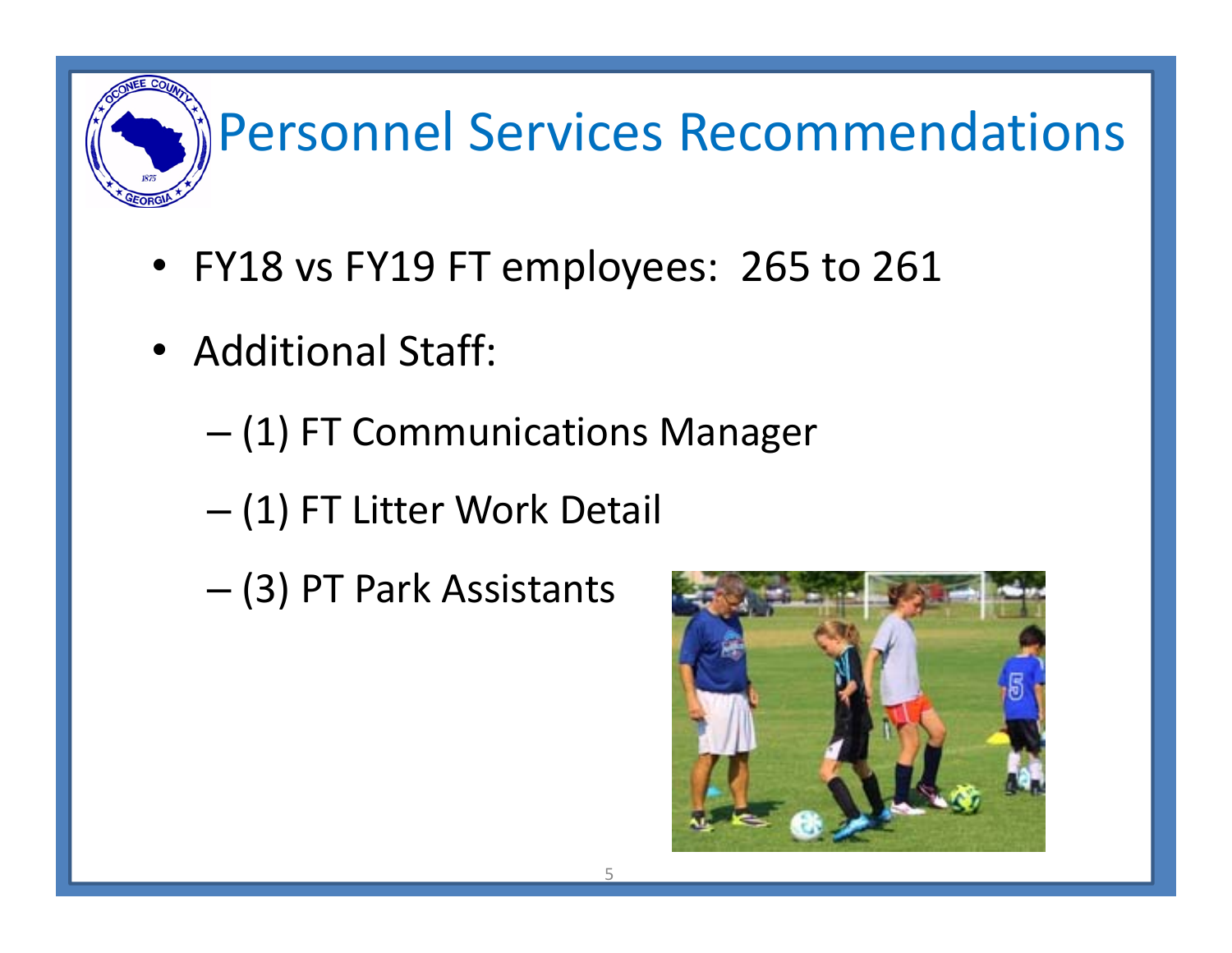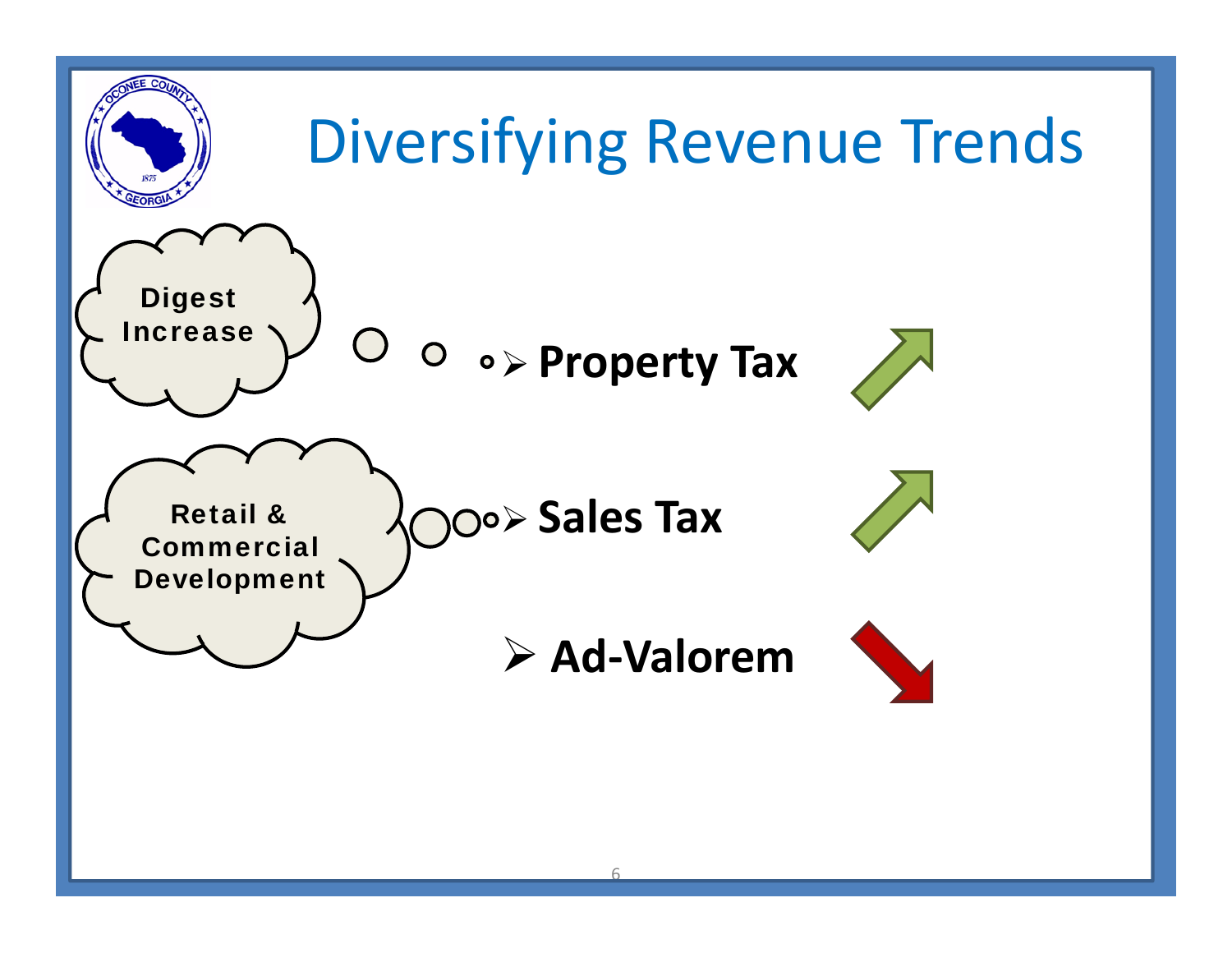

## FY19 Budget Highlights

- 1. General Fund Budget (~7.78%) in FY19
- 2. Tax Digest **1** Growth
- 3. Personnel Services: (1) FT Communications Manager,

(1) FT Litter Work Detail and (3) PT Park Assistants

- 4. Capital Budget: \$680,070
- 5. Fund Balance Usage: \$0 maintains County Financial Stability
- 6. SPLOST Expenditures: \$8.8M
- 7. Water Resources Department: Rate Change of 1.5%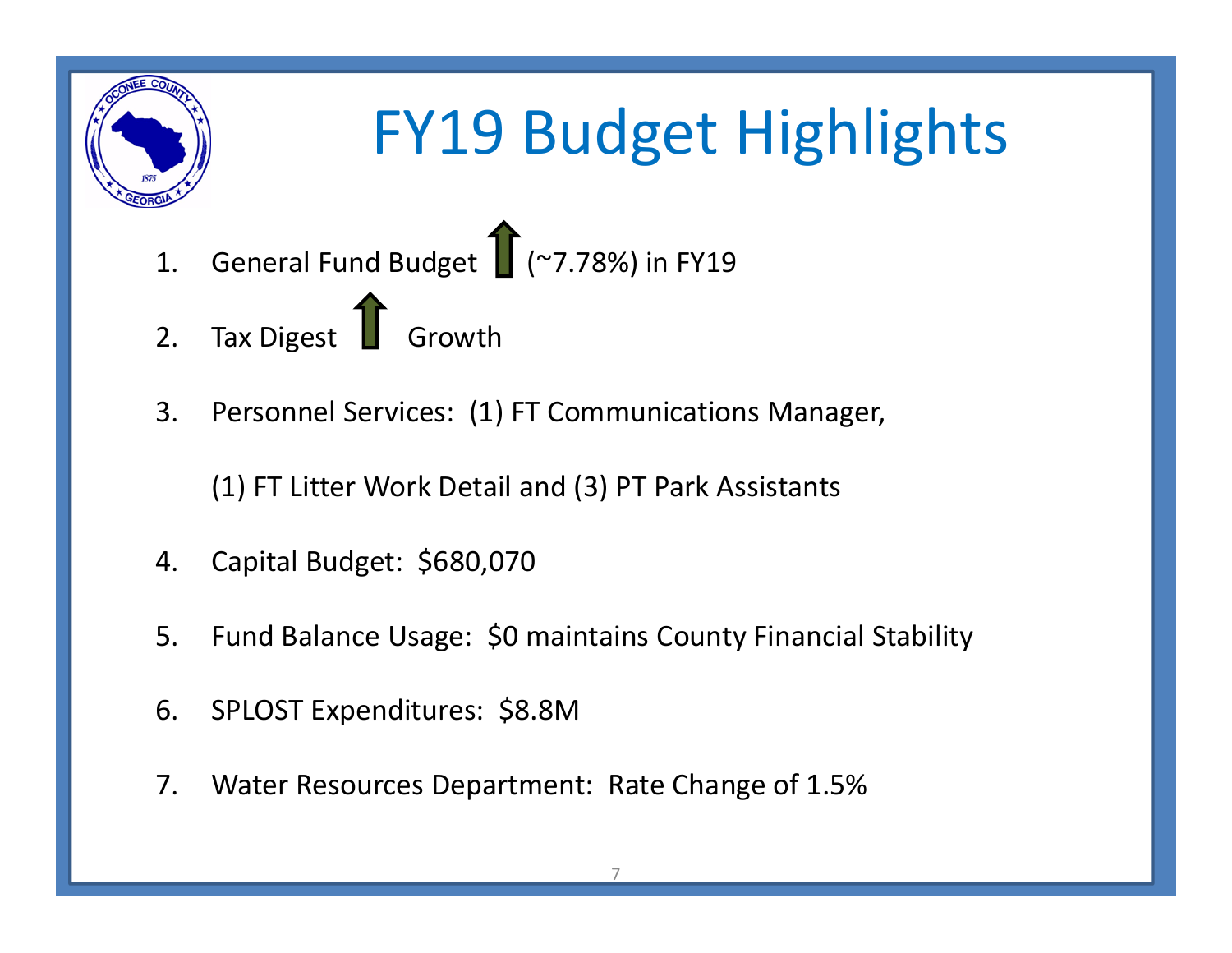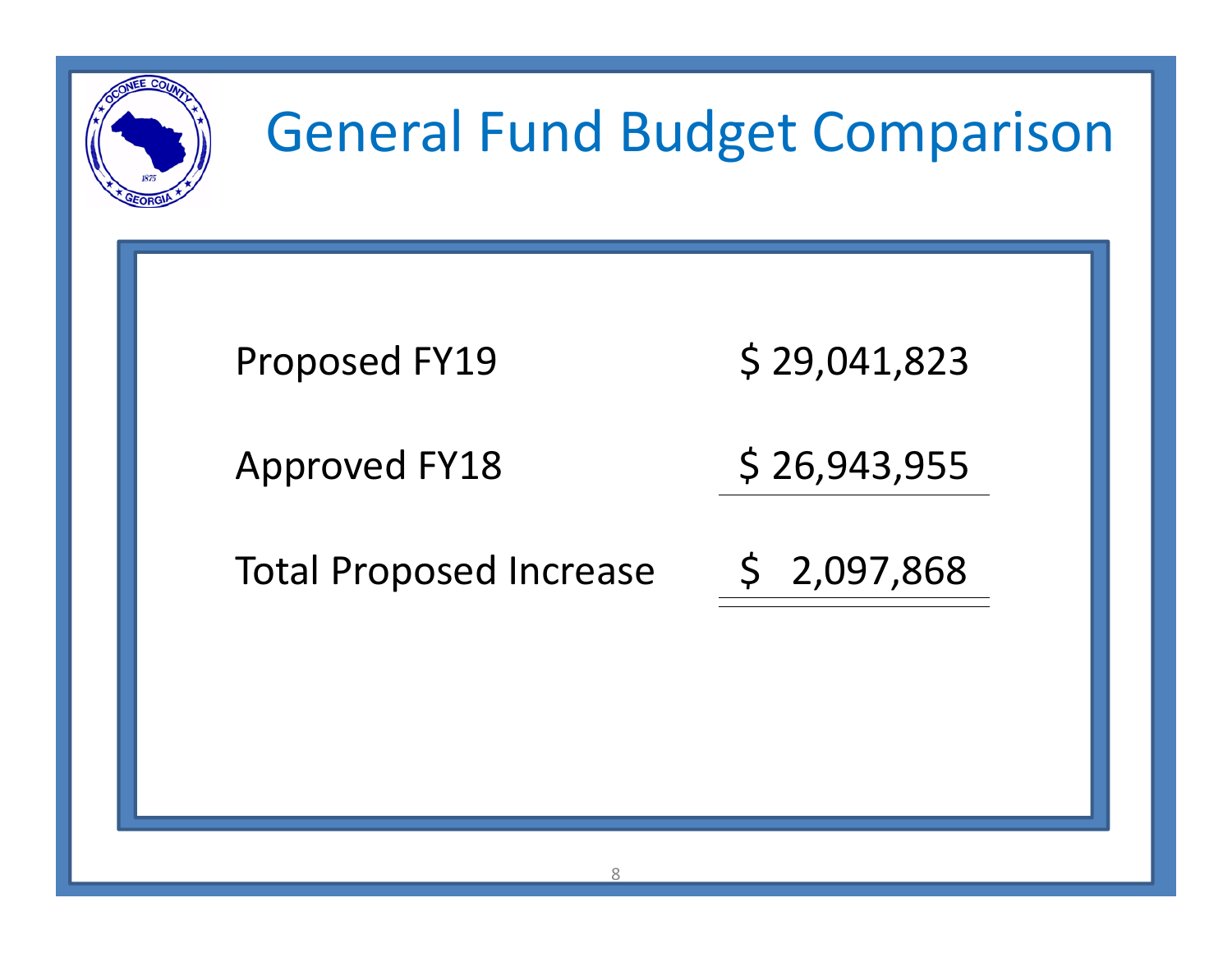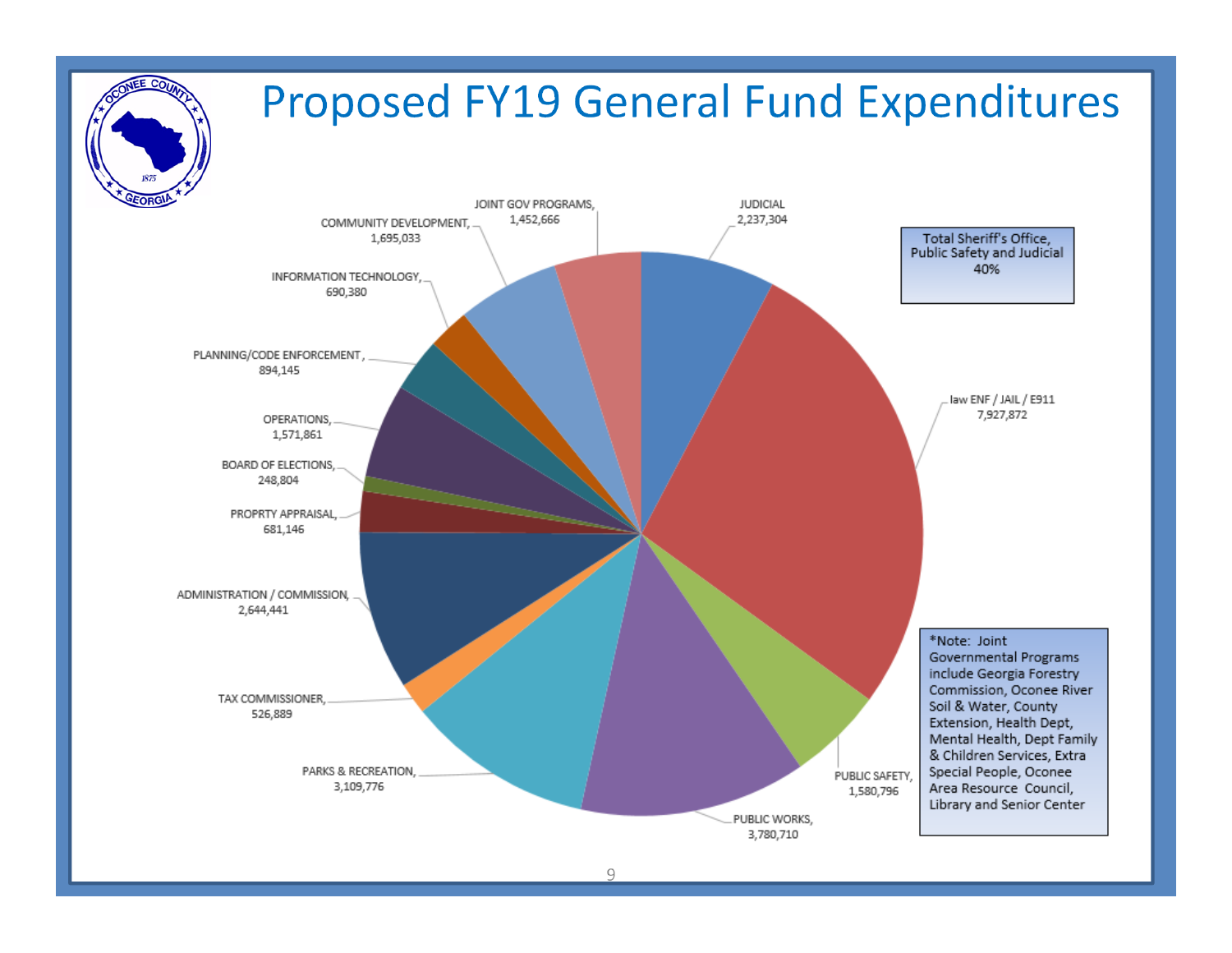

### Proposed FY19 General Fund Expenditures

|                 | <b>GENERAL FUND</b>                   | <b>PROPOSED FY19</b> |
|-----------------|---------------------------------------|----------------------|
|                 | <b>LAW ENFORCEMENT</b>                | \$3,873,610          |
| <b>Sheriffs</b> | <b>JAIL</b>                           | \$2,968,540          |
| Office &        | PUBLIC SAFETY-ANIMAL SERVICES         | \$470,817            |
| <b>Public</b>   | PUBLIC SAFETY-FIRE                    | \$948,941            |
| <b>Safety</b>   | PUBLIC SAFETY-EMA/EMS                 | \$129,723            |
| 32%             | PUBLIC SAFETY-E911                    | \$1,085,722          |
|                 | PROBATE COURT                         | \$527,671            |
|                 | <b>CLERK OF COURTS</b>                | \$850,495            |
| <b>Judicial</b> | <b>JUVENILE COURT</b>                 | \$119,735            |
| 8%              | <b>SUPERIOR COURT</b>                 | \$316,633            |
|                 | PUBLIC DEFENDER'S OFFICE              | \$171,670            |
|                 | <b>DISTRICT ATTORNEY</b>              | \$162,750            |
|                 | <b>MAGISTRATE COURT</b>               | \$88,350             |
| 13%             | <b>PUBLIC WORKS</b>                   | \$3,780,710          |
| 11%             | <b>PARKS &amp; RECREATION</b>         | \$3,109,776          |
|                 | <b>COMMISSION</b>                     | \$695,885            |
| 9%              | <b>ADMINISTRATION</b>                 | \$705,320            |
|                 | <b>HUMAN RESOURCES</b>                | \$540,034            |
|                 | <b>FINANCE</b>                        | \$703,202            |
|                 | <b>OPERATIONS</b>                     | \$1,070,503          |
| 5%              | <b>FLEET MAINTENANCE</b>              | \$501,358            |
| 5%              | JOINT GOVERNMENTAL PROGRAMS           | \$1,452,666          |
| 3%              | PLANNING/CODE ENFORCEMENT             | \$894,145            |
| 2%              | PROPERTY APPRAISAL                    | \$681,146            |
| 2%              | <b>INFORMATION TECHNOLOGY</b>         | \$690,380            |
| 6%              | COM DEV: ECON DEV, TOURISM, CIVIC CTR | \$1,695,033          |
| 2%              | <b>TAX COMMISSIONER</b>               | \$526,889            |
| 1%              | <b>BOARD OF ELECTIONS</b>             | \$248,804            |
| 1%              | <b>CORONER</b>                        | \$31,315             |
|                 | <b>TOTAL GENERAL FUND</b>             | \$29,041,823         |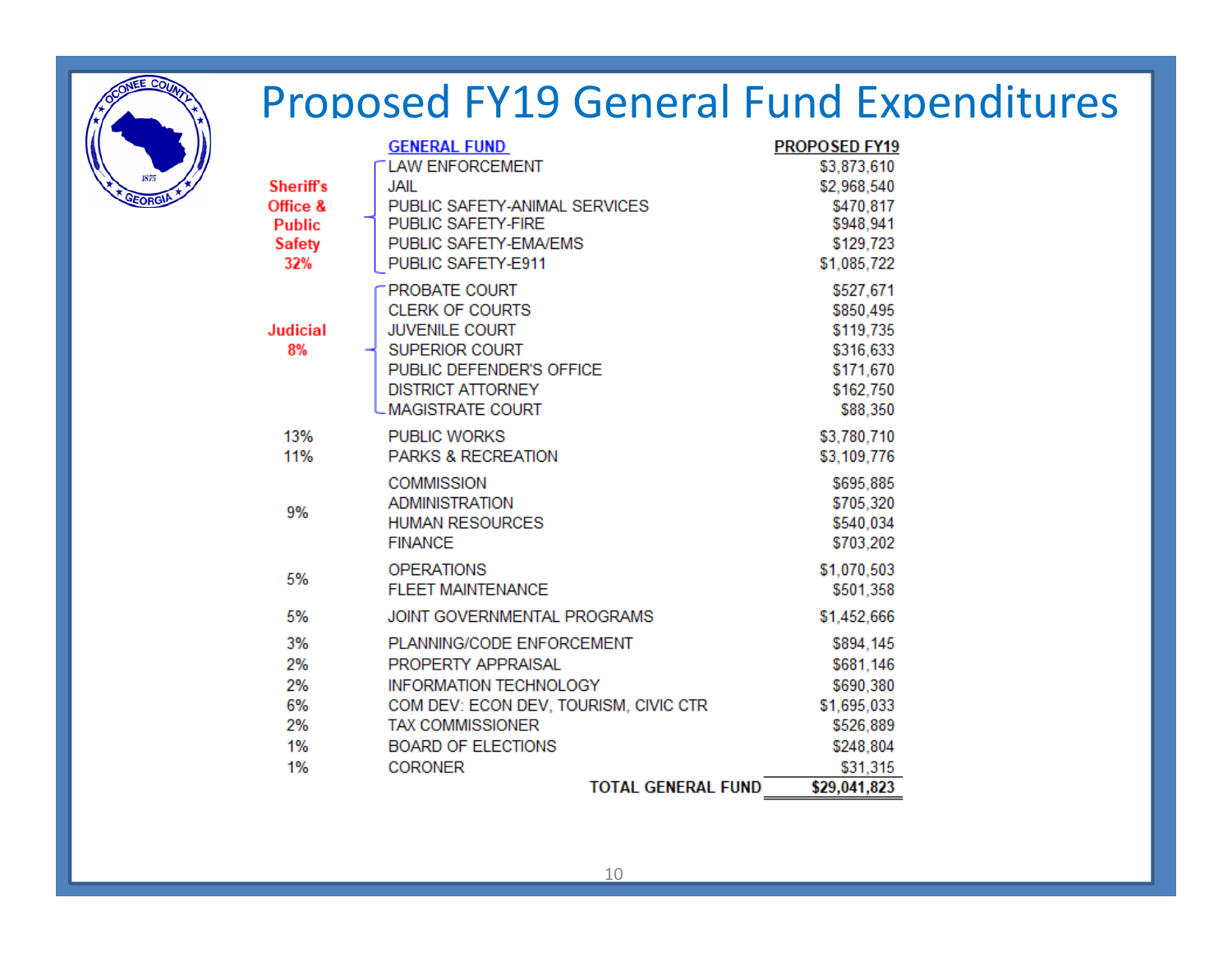

### Proposed FY19 Other Funds Expenditures

| <b>SPECIAL FUNDS</b>                  | <b>PROPOSED FY19</b> |
|---------------------------------------|----------------------|
| SENIOR CENTER (204)                   | \$535,753            |
| LAW LIBRARY(205)                      | \$15,200             |
| CONFISCATED ASSETS (210)              | \$15,000             |
| SPECIAL REVENUE (211)                 | \$115,089            |
| <b>VICTIM SERVICES (214)</b>          | \$715,398            |
| EMERGENCY TELEPHONE SYSTEM-E911 (215) | \$1,821,722          |
| MULTIPLE GRANT (250)                  | \$70,065             |
| STREET LIGHT (270)                    | \$233,500            |
| HOTEL SALES & USE TAX (275)           | \$147,550            |
| TOTAL SPECIAL REVENUE FUNDS           | \$3,669,277          |
| <u>CAPITAL PROJECTS FUNDS</u>         |                      |
| CAPITAL IMPROVEMENT (350)             | \$680,070            |
| TOTAL CAPITAL PROJECTS FUNDS          | \$680,070            |
| <u>SPLOST FUNDS</u>                   |                      |
| SPLOST (320/321/322)                  | \$8,799,416          |
| <b>TOTAL SPLOST FUNDS</b>             | \$8,799,416          |
|                                       |                      |
| <b>ENTERPRISE FUNDS</b>               |                      |
| SOLID WASTE (540)                     | \$474,803            |
| CIVIC CENTER (555)                    | \$468,007            |
| <b>WATER RESOURCES (505)</b>          | \$10,524,120         |
| <b>TOTAL ENTERPRISE FUNDS</b>         | \$11,466,930         |
| LESS INTERFUND TRANSFERS              | (S2, 885, 650)       |
| <b>TOTAL EXPENDITURES</b>             | \$50,771,866         |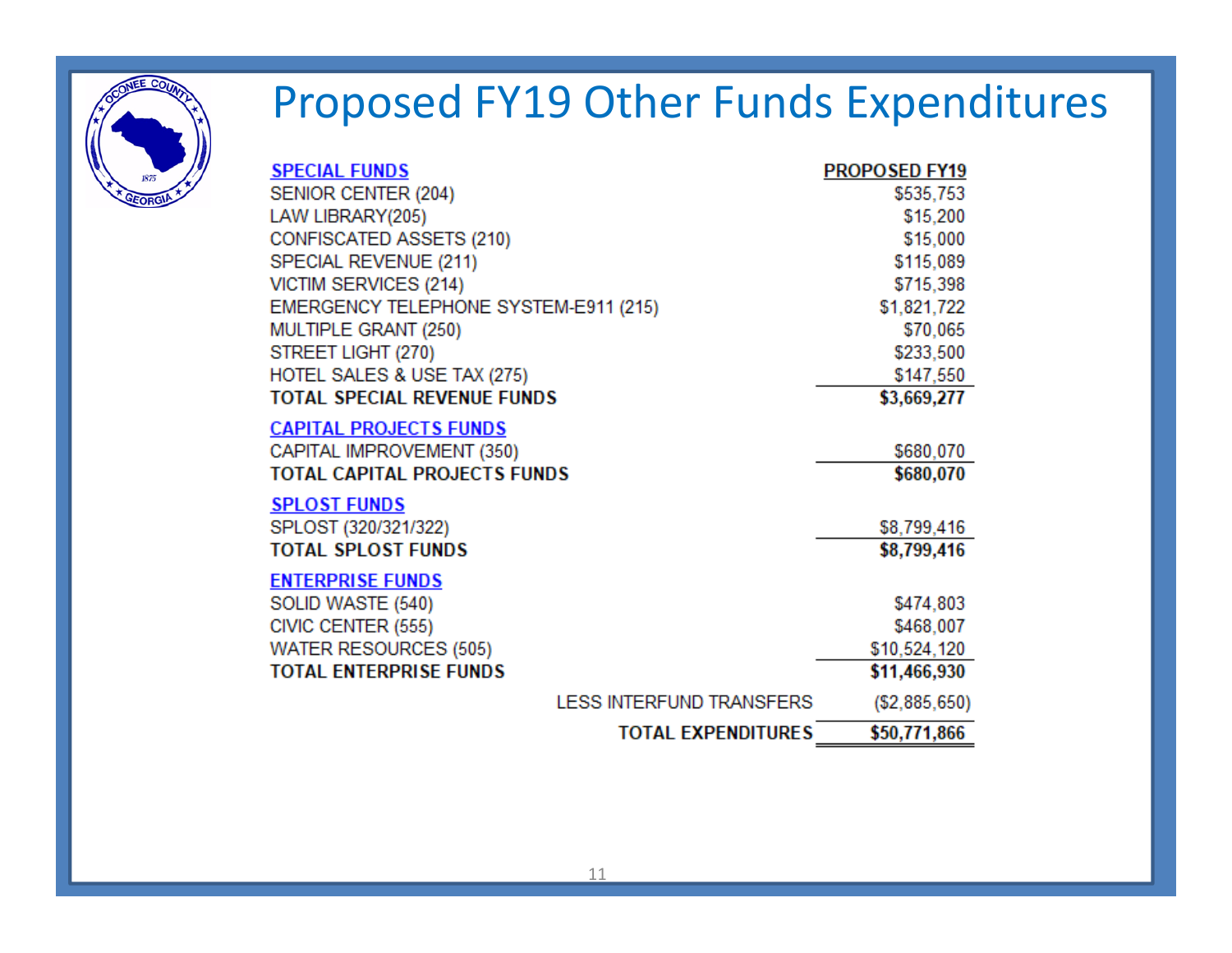

## Total Budget Comparison

| <b>Proposed FY19</b>           | \$50,771,866 |         |
|--------------------------------|--------------|---------|
| <b>Approved FY18</b>           | \$49,920,904 |         |
| <b>Total Proposed Increase</b> | $S_{\cdot}$  | 850,962 |
| Increase FY19 over FY18        |              | $1.7\%$ |

Total Proposed FY19 Budget increase is a result of increases to General Fund, Special Revenue Fund, Capital and Water & Sewer.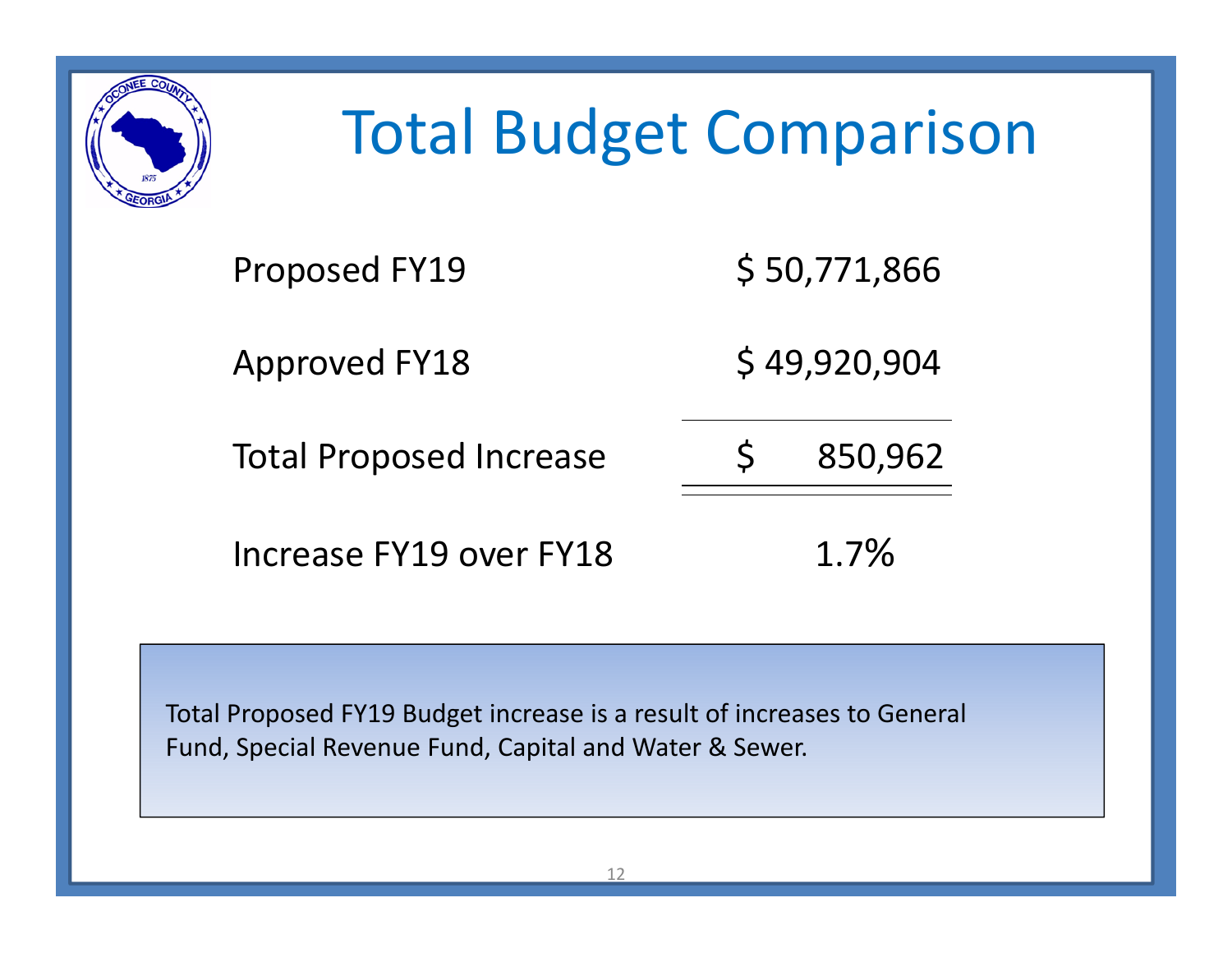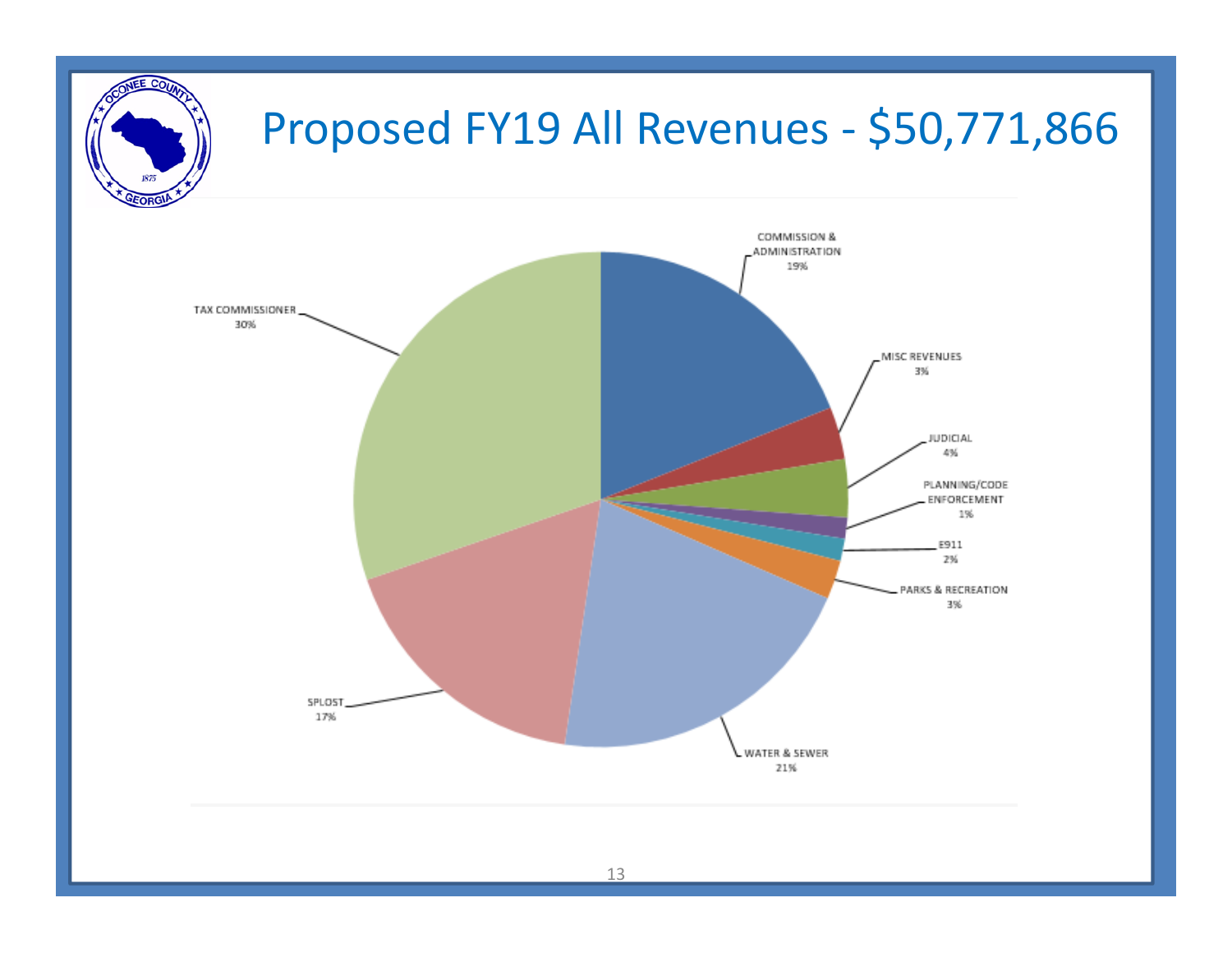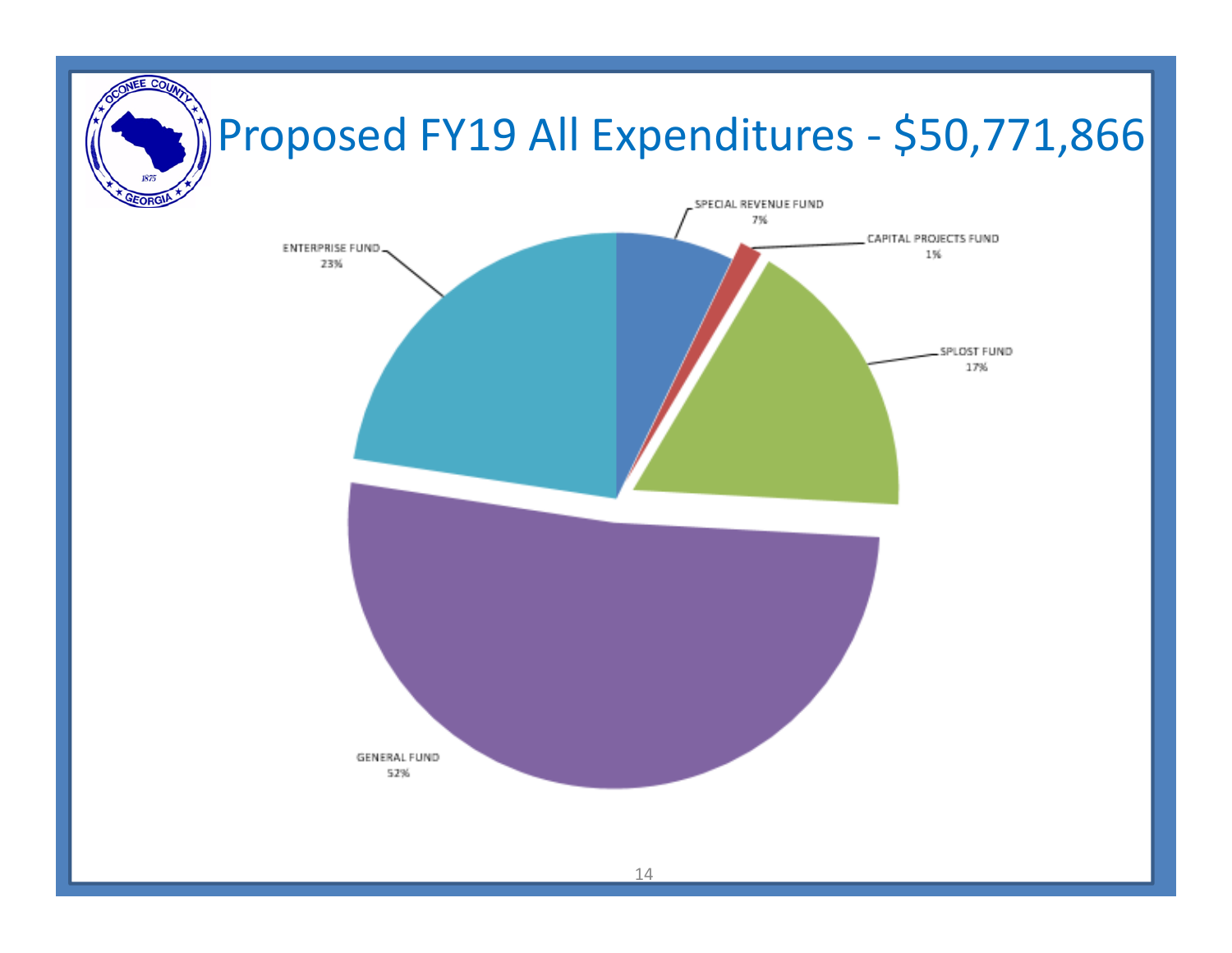

# SPLOST \$ Hard at Work!

- • SPLOST Capital Outlay
	- Parks & Recreation: G. O. Bond Repayment
	- TIM Plan and WASI Plan
	- Fire Station: New Station
	- $-$  General County Facility Improvement
		- Courthouse ‐ Security Renovations, Exterior/Interior Renovation, HVAC Replacements
	- Parks and Recreation
		- OVP Field Expansion
	- Law Enforcement
		- New Sheriff Patrol Vehicles